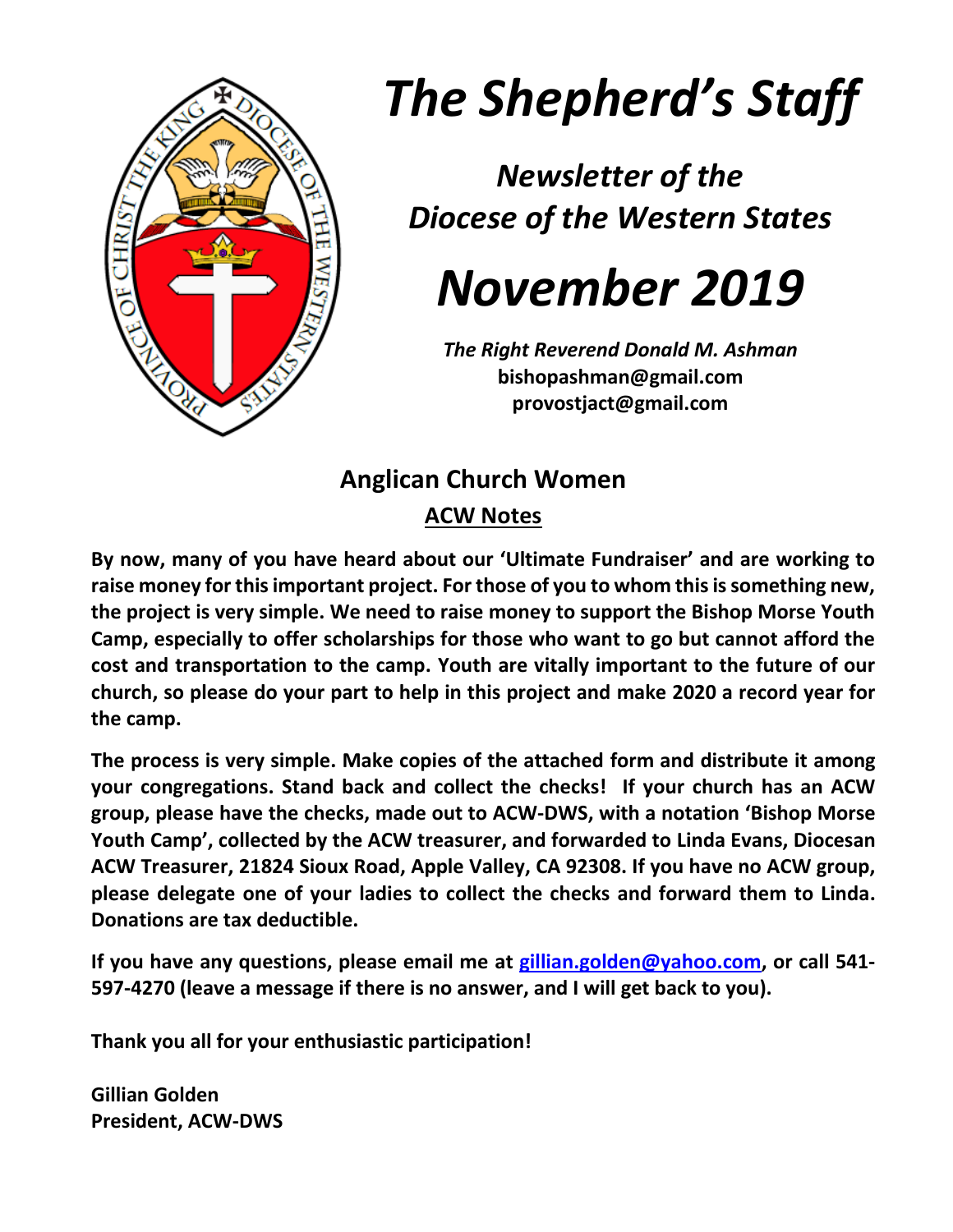#### **THE ULTIMATE FUNDRAISER!**

**ACW-DWS invites you to be part of a fundraiser for the Bishop Morse Youth Camp. Nothing could be easier! Simply complete this form, write the check and you're done! No cookies to bake, friends to be coerced, or functions to attend!**

**Thank you in advance for your support!**

| \$15     | I do not want to bake, so here is the money I would have spent on those cookies.                                                                     |
|----------|------------------------------------------------------------------------------------------------------------------------------------------------------|
| \$25     | I do not want to hit up friends, family and co-workers, so here is the money I would<br>have spent on wrapping paper.                                |
| \$50     | I do not want to walk, swim or run in any activity that has the word "thon" in it, so<br>here is the money I would have spent on the "free" t-shirt. |
| \$75     | I do not want to attend any fancy balls, so here is the money I would have spent on a<br>new outfit.                                                 |
| \$100    | I really would not have helped anyway, so here is \$100 to forget my name.                                                                           |
| $\sharp$ | I am making this donation to express my appreciation for having nothing to buy, sell<br>or do except to fill out this form.                          |
|          | <b>Name Solution Contract Contract Church Church Church</b>                                                                                          |
|          |                                                                                                                                                      |
|          |                                                                                                                                                      |

- **Please make checks out to ACW-DWS, with notation Bishop Morse Youth Camp, and give them to your church ACW Treasurer or your church treasurer.**
- **Treasurers: please collect checks, and forward them to:**
- **Linda Evans, ACW-DWS Treasurer, 21824 Sioux Road, Apple Valley, CA 92308**
- **Donations are tax deductible.**

**Thank you to everyone for your generous donations to this very important cause!!**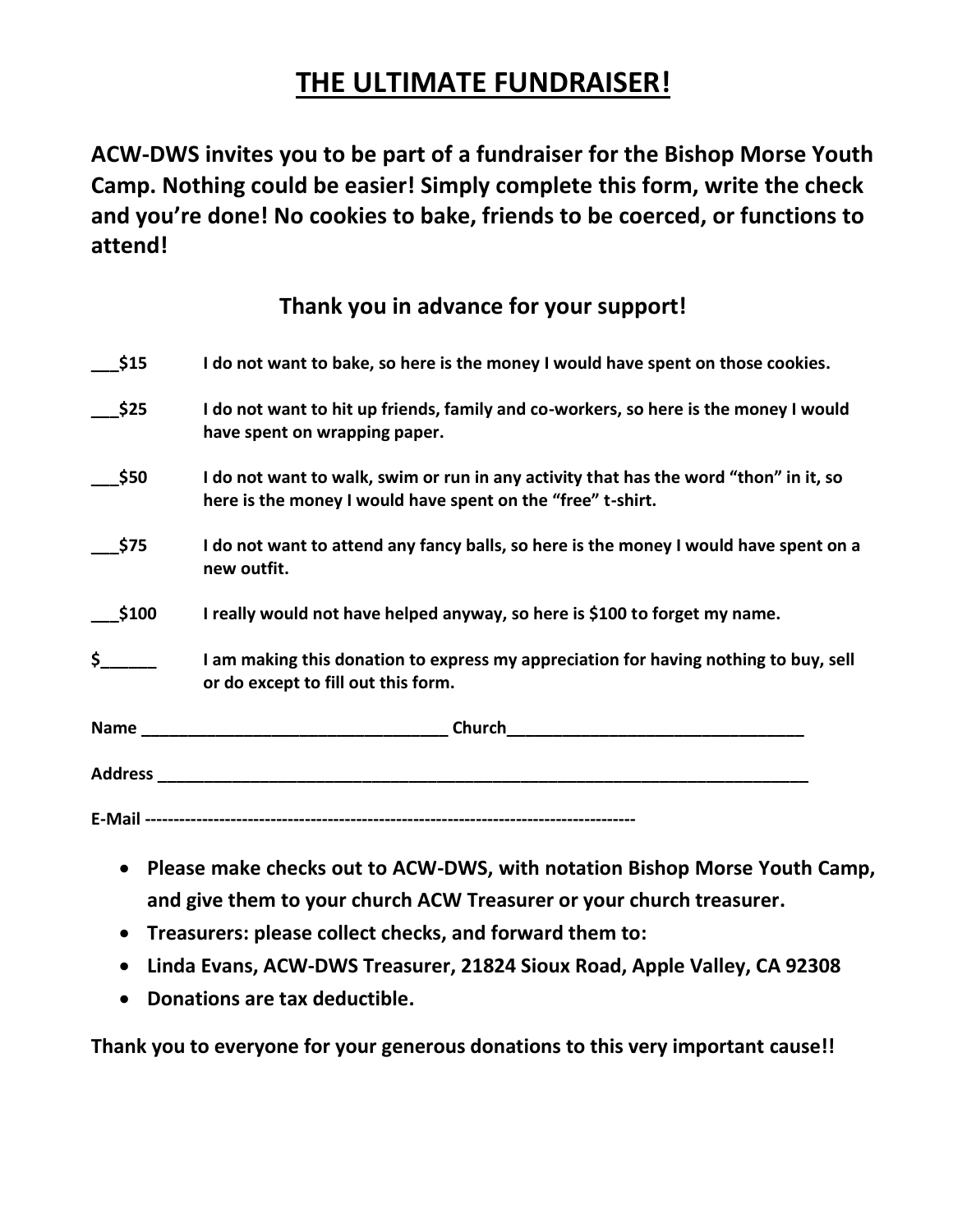#### **Episcopal Travels**

*Bishop Ashman spent the last two weeks of October visiting Saint John the Baptist Anglican Church in Omaha Nebraska and attending a Council of Bishop's Meeting called by Archbishop Morrison in Tulsa Oklahoma. Under the inspiring leadership of Father Robert Ponec, Saint John's worships in a beautiful old Presbyterian church every Saturday morning at 9:30 a.m. Both the organist/choirmaster (Nick Behrens) and the choir provide superb musical atmosphere. The parishioners are a happy Christ-centered family; a happy place to be. The Council of Bishops met the following Wednesday at All Saints' Cathedral for their regular biannual meeting to discuss, assess and plan the ongoing programs of the APCK. More will be forthcoming in future Shepherd's Staffs.*



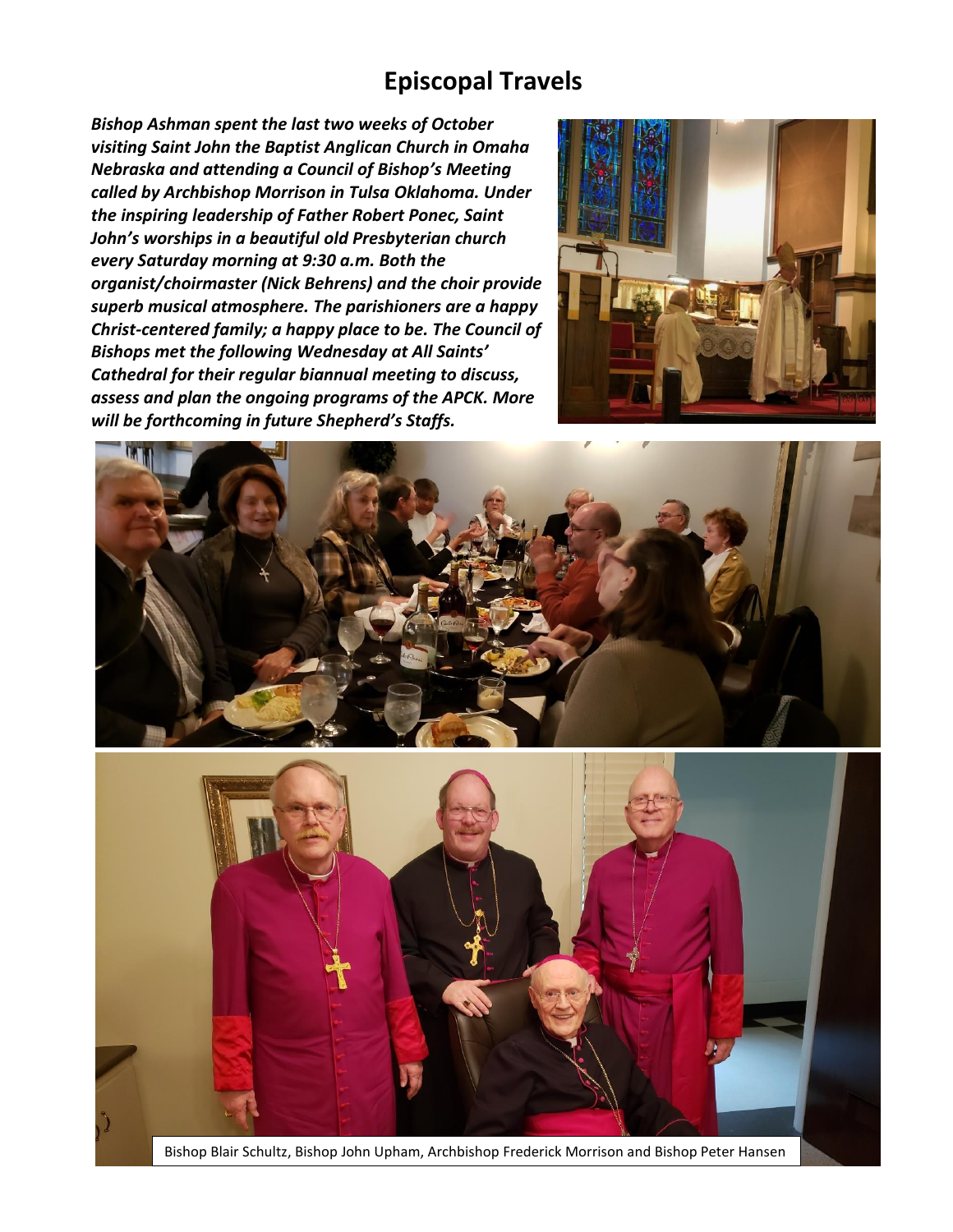#### **A Sermon for Late Trinitytide**

There is a heart-warming story told of a man who finally decided to ask his boss for a raise. He told his wife that morning what he was about to do. All day the man felt nervous and apprehensive. Late in the afternoon he summoned the courage to approach his employer. To his delight, the boss agreed to a raise. The man arrived home to a beautiful table set with their best china. Candles were lighted. His wife had prepared a festive meal. Immediately he figured that someone from the office had tipped her off! Finding his wife in the kitchen, he told her the good news. They embraced and kissed, then sat down to a wonderful meal.

Next to his plate the man found a beautifully lettered note. It read: "Congratulations, darling! I knew you'd get the raise! These things will tell you how much I love you." While on his way to the kitchen to get dessert for his wife, he noticed that a second card had fallen from her pocket. Picking it up off the floor, he read: "Don't worry about not getting the raise! You deserve it anyway! This card will tell you how much I love you."

Total acceptance! Total love! Her love for him was not contingent upon his success at work. In fact, just the opposite! If he had failed there, if he had been rejected by his boss, he'd be all the more accepted at home. She stood behind him no matter what; softening the blows, healing the wounds, believing in him, loving him. I submit that we can be rejected by anyone if we're loved by just someone.

Did you ever stop to think that in so many of the Gospel stories, Jesus stopped what He was doing to help those who were hurting – or being hurt? He was constantly thronged by people, but He always found time to stop what He was doing and make time for the hurting. He was God made flesh, who found time to feel compassion for people like you and me. This is hard for us to do because we are so busy and get wrapped up in our own little worlds, but it is a lesson we must learn if we are really going to show people we care.

Moreover, Jesus always acknowledged the person he was helping. Look back through the lessons of Trinitytide. On Trinity XXIV, Jesus with stunning compassion told the "unclean" woman to take joy in her faith – and he healed her. On Trinity XX, Jesus acknowledged the faith of the nobleman – and healed his son. We are told on Trinity XVI, that Jesus had compassion on the Widow of Nain. On Trinity XIV, Jesus healed ten lepers but went out of his way to acknowledge the faith of the Samaritan leper who returned to give thanks.

#### **The wife whose husband wanted a raise was alert to his needs. She is an icon for us. And we husbands need to be alert to our wives' needs; our children's needs. So it is that we all need to look past our own wants and desires and pay attention to the needs of others, both those that are spoken and those which are unspoken.**

Once many years ago, I watched a fellow teacher do something along the same lines. I was helping that teacher judge a contest called Latin Sight Reading; basically, just reading Latin aloud - correctly. One student started off well. Then she made a mistake. We judges could feel her panic as she struggled onward gallantly to finish the passage. When it was over the teacher said to her, "Do you realize what you did? You panicked. But I want you to know that we judges felt your panic - and your pain. We also noted that you bravely finished the passage. I sincerely hope you will not leave this room feeling a failure. Rather, I hope you will practice and come back for next year's contests." It was heartening to see the change in the student's face as her demeanor changed from dejected defeat into renewed hope just because of a teacher who looked for the unvoiced needs of another human being.